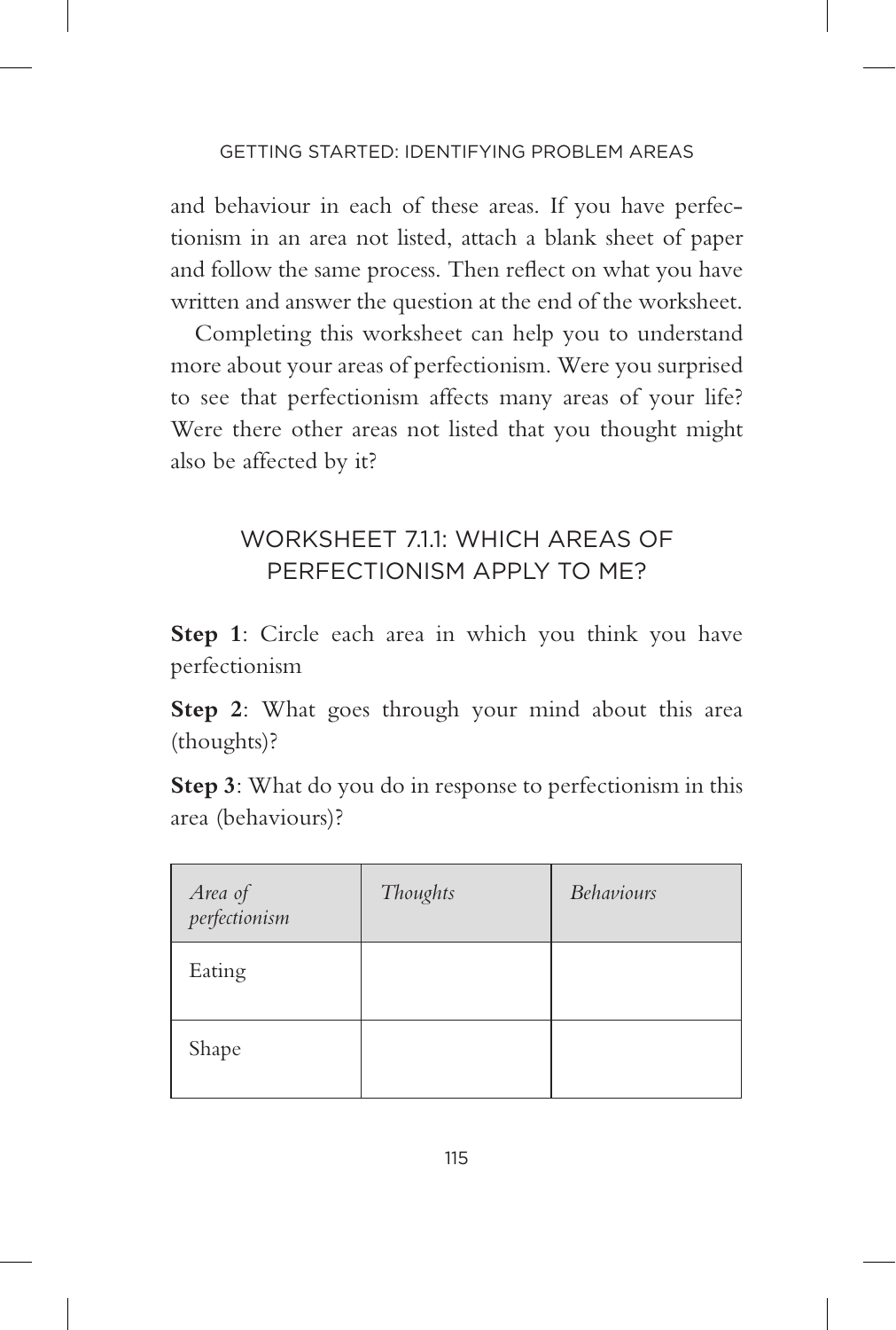| Weight                        |  |
|-------------------------------|--|
| Social<br>performance         |  |
| Checking locks,<br>appliances |  |
| Ordering objects              |  |
| Organisation                  |  |
| House cleanliness             |  |
| Appearance                    |  |
| Hygiene                       |  |
| Artistic<br>performance       |  |
| Musical<br>performance        |  |
| Sporting<br>performance       |  |
| Academic<br>performance       |  |